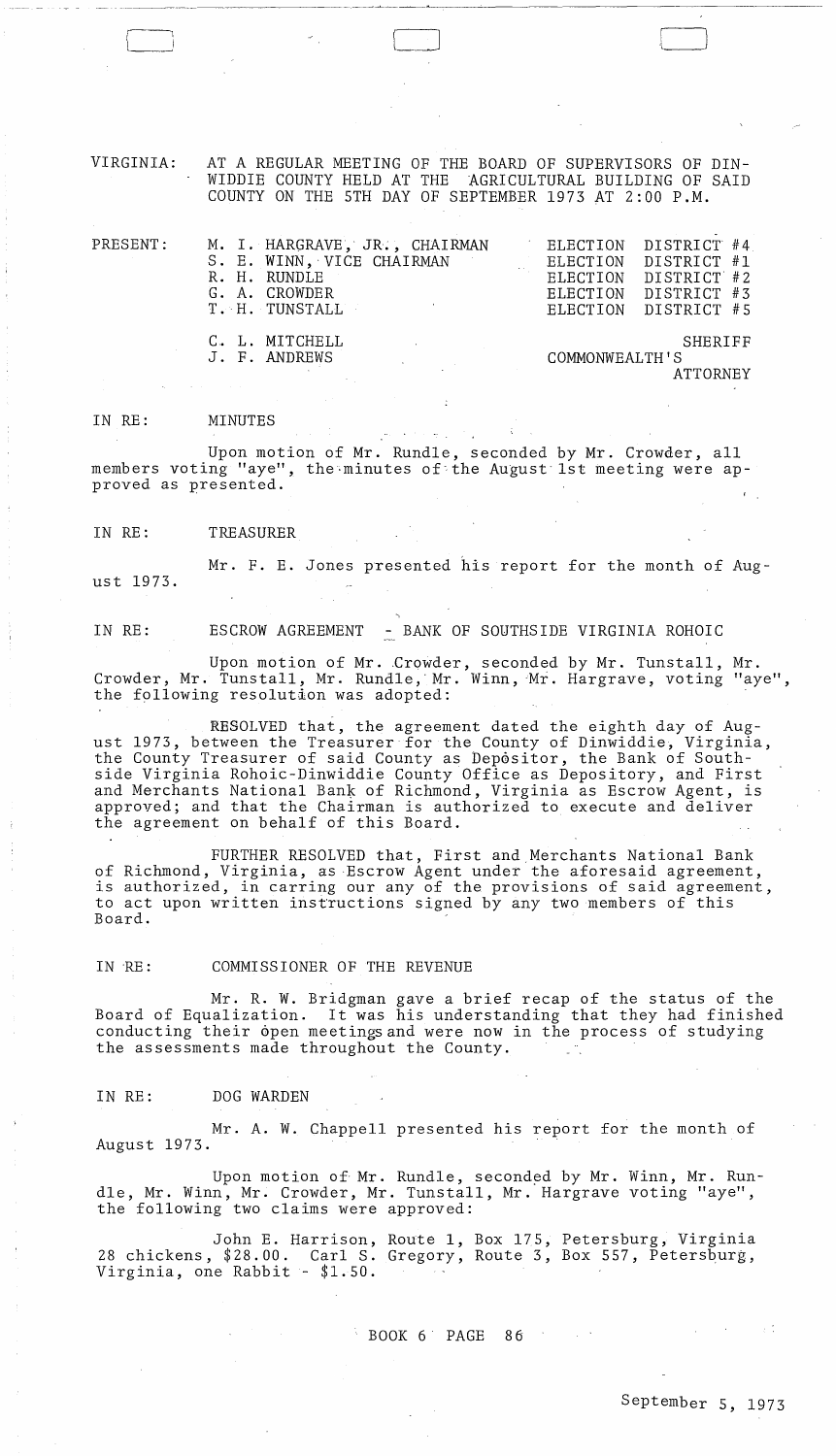IN RE: CONTRACT - PETERSBURG GENERAL HOSPITAL

Mrs. King B. Talley presented to the Board a contract with Petersburg General Hospital for State and Local Hospitalization, contract price per day \$60.35.

Upon motion of Mr. Rundle, seconded by JMr. Winn, Mr. Rundle, Mr. Winn, Mr. Tunstall, Mr. Crowder, Mr. Hargrave voting "aye", the Chairman was authorized to sign this contract on behalf of Dinwiddie County.

IN RE: SUPERINTENDENT SCHOOLS

Mr. T,. W. Newsom told the Board schools opened on September 4th with very little difficulty, and the student enrollment was running a little behand projection.

He stated that at the School Board meeting next Tuesday afternoon, September 11th, some representatives from the State Board of Education were to be out to discuss the vocational school situation. All the Board memebers asked to be reminded by letter of this meeting. Mr. Newsom stated he would do so.

Mr. Newsom indicated that the open house for the new school located on U. S. Route 1, South, would be held the latter part of September or the first of October.

# IN RE: DIRECTOR DINWIDDIE COUNTY HEALTH DEPARTMENT

Dr. J. G. McNiel presented to the Board of Supervisors Mr. Tom Quary, Director Alcoholism Services, 9 Marshall Street, Petersburg, Virginia. Mr. Quary gave the Board a brief description of the services that his unit rendered to this area.

IN RE: PAYMENT OF SALARIES & CLAIMS

Upon motion of Mr. Rundle, seconded by Mr. Tunstall, Mr. Rundle, Mr. Tunstall, Mr. Winn, Mr. Hargrave, Mr. Crowder voting "aye", kundie, Mi. Tunstail, Mr. Winn, Mr. Hargrave, Mr. Crowder voting aye,<br>it is ordered by the Board that the accounts against the following funds for the month of August 1973, be issued payable out of the respective accounts. General Fund - Checks numbering 73-1133 through 73-1277 amounting to \$4@,854.38. Dog Fund - Checks numbering D-73-68 through D-73-76 amounting to \$892.50.

IN RE: REZONING APPLICATION P-73-2 MR. CHARLES W. HARRISON

At the August 1st meeting, the Board of Supervisors heard Mr. Harrison's request to have land parcel 3lA as shown on Section 9 of the Zoning Map of Dinwiddie County containing .79 acres, located in Rohoic District, on Route 600, rezoned from Residential R-l to Business B-1. In addition, they heard the opposition to this rezoning request.

The Board decided that since Mr. Gerald Crowder, in who's district this property lies, was absent, they would postpone the decision on this rezoning request until the September 5th meeting.

Mr. Rundle moved that this rezoning There was no second. The vote was as follows: dIe "aye", Mr. Winn, Mr. Tunstall, Mr. Crowder, "nay", Mr. Rundle's motion to deny this request was defeated. request be denied. Mr. Hargrave, Mr. Run-

#### UN RE: DECISION ON REGIONAL LIBRARY

At the June 20th meeting, Mr. Chamberlain of the State Library and Mr. ROBOrt A. Whitesides, Librarian for the City of Hopewell appeared before the Board and presented a 10 year regional library plan for the City of Hopewell and the Counties of Prince George and Dinwiddie. At that time the Board indicated to those two gentlemen they would like additional time to study this matter before they gave'them a decision, but there was one big problem and that was no money was budgeted for a regional library in the 1973-74 budget for Dinwiddie County.

يتعسب إسمارا

 $\int_{\mathbb{R}^n}$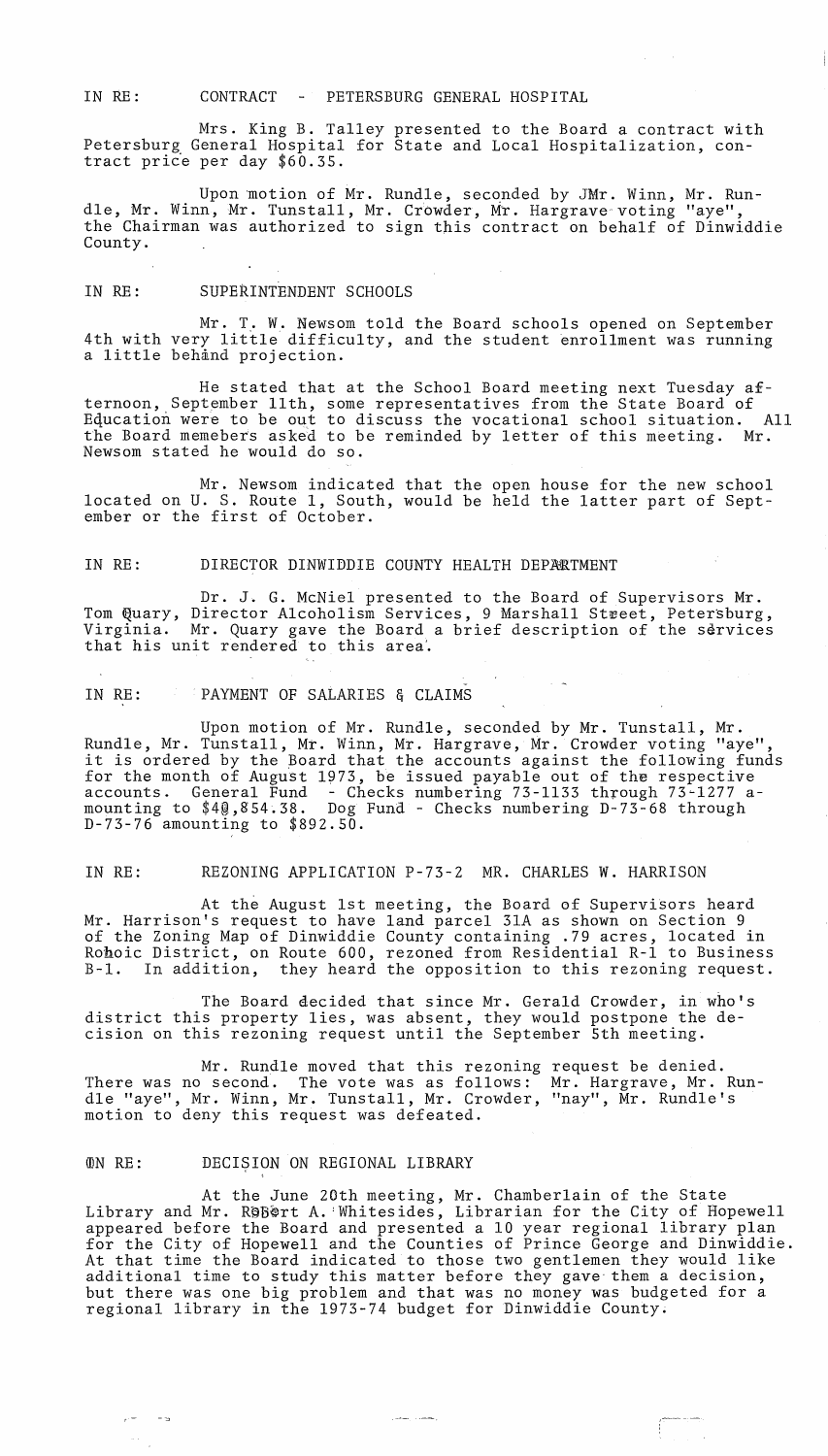Mr. Tunstall, Chairman of the County Library Committee stated that in the past session of the General Assembly, a law was passed enabling the local governing bodies to place a public library in a school. Mr. Tunstall further stated he would like additional time to study this law and its effects before he rendered a decision. Mr. Hargrave made it perfectly clear to the Board that some decision must be given to Prince George as their participation in the regional library was contingent upon Dinwiddie County's participation. The supervisors. expressed concern. over the fact that is was not known to what deg.ree the library service would .be used. It was suggested that some type of survey be taken through the school system to determine the interest in a public library. After much discussion and upon motion of Mr. Rundle, . seconded by Mr. Winn, all members voting "aye", Mr. Tunstall and his library committee were given the following instructions:

1. Review the feasibility and cost of the proposed regional library.

2. Review the feasibility and cost of locating the public library with the high school library.  $\sim 10^{-1}$ 

3. This committee·make·a recommendation on one of the two alternatives.

The Chairman, Mr. Hargrave declared a 5 minute recess. When Mr. Hargrave reconviened the meeting he declared that at this time the Board of Supervisors was in joint session with the Planning Commission. The following members of the Planning Commission were present: Vice Chairman, P. A. Glass, Jr., Mrs. Romona Leetch, Mr. J. O. Lee, Mr. Danny Mc-Kenney, Mr. Joe Lyle and Mr. Rundle, who is the Board of Supervisor's member on the Planning Commission. .

-- -- ----~----------~---~~-

 $\Box$ 

# IN RE: PUBLIC HEARING - SHOPPING DISTRICT B-3 ORDINANCE

This being the time and place as advertised in the Progress-Index, on August .23rd and 30th for the Board.of Supervisors and,the Planning Commission to meet in joint session to consider an ordinance to amend the zoning ordinance as contained in the Dinwiddie County Code by the addition of an article establishing provisions for a shopping center district- District B-3 and setting forth requirements related thereto.

The County Administrator presented to the Board of Supervisors an'ordinance drafted by he.and the Director of Planning for the' Crater Planning District Commission, Mr. Dennis K. Morris. For nearly two hours, this ordinance was discussed and rediscussed, with one change being made and that was in Section 17-67F - Sign Limitations. This change was made to accommodate the Pierce Bros., owners of Pierce Development Co., who had already started a shopping center at the Intersection of Route 226 and U. S. Route 1.

Mr. Hargrave called upon Mr. Glass to poll his group for a recommendation to the Board of·Supervisors.

Upon motion.duly made and carried, the Planning Commission unanimously recommended to the Board of Supervisors that the shopping cen-<br>ter district - District B-3 ordinance be adopted. District  $B-3$  ordinance be adopted.

Upon motion of Mr. Winn, seconded by Mr. Tunstall, Mr. Winn, Mr. Tunstall, Mr. Crowder, Mr. Rundle, Mr. Hargrave voting "aye",

BE IT ORDAINED BY THE BOARD.OF SUPERVISORS OF DINWIDDIE COUNTY, VIRGINIA, that the Dinwiddie County Code, as adopted April 1, 1970, and as heretofore amended, be further amended by the addition of Article IX (a), Shopping Center, District B-3, to read as follows:

# ARTICLE IX (a). SHOPPING CENTER, DISTRICT B-3

.BOOK 6 PAGE 87

,September 5, 1973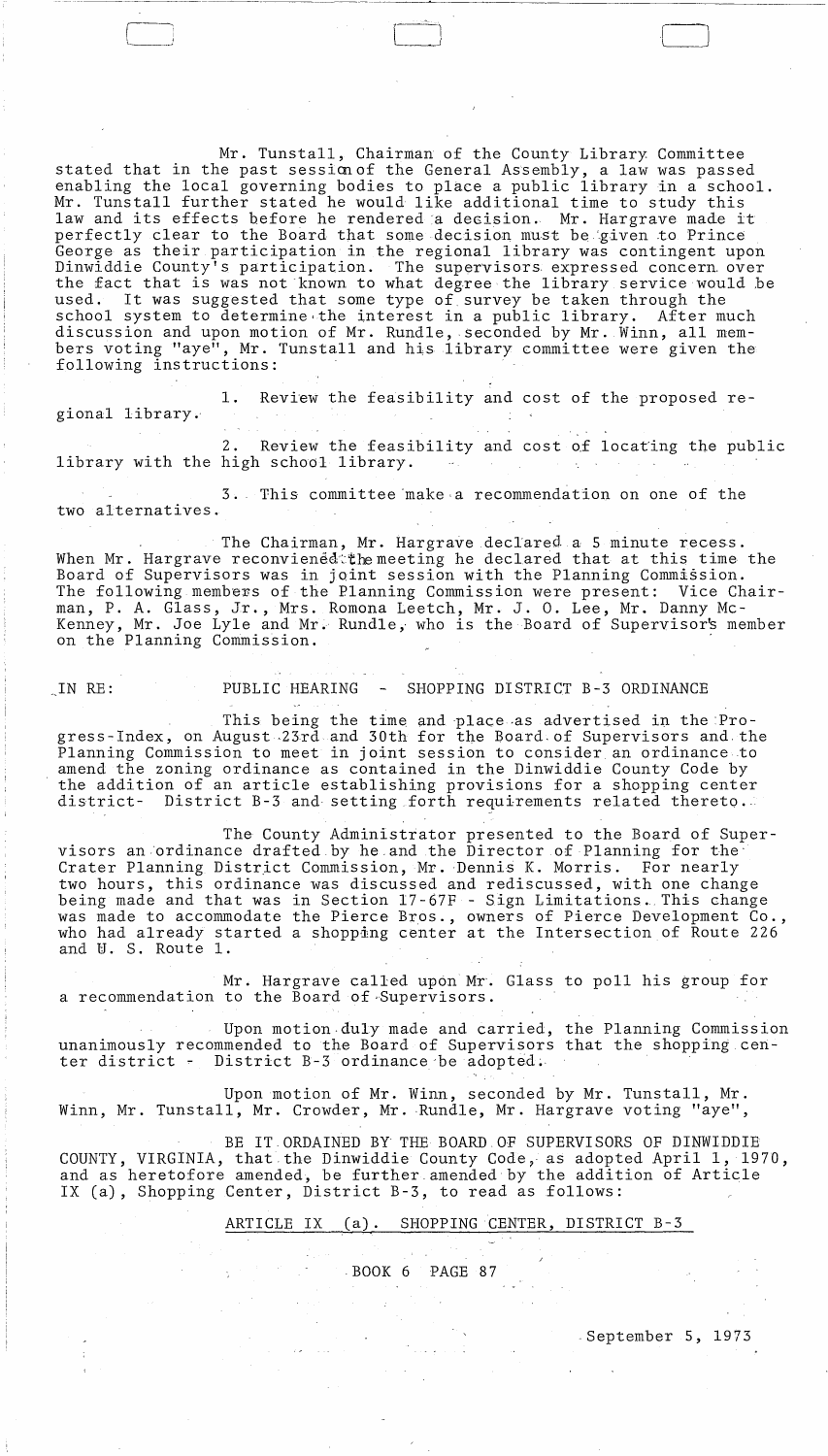# Sec. 17~67 (a). Composition: Purposes

Shopping Center, District B-3 is designed to permit the development of attractive and efficient retail shopping facilities of integrated design in appropriate locations to serve residential neighborhoods. Recognizing that it is not possible or desirable to attempt to procisely outline Shopping Center Districts on vacant land prior to population growth and related residential development and/or construction of major thoroughfares, which together are prerequisites of well-planned properly located modern shopping center developments, the following procedures and requirements are established for the development of a Shopping Center, District B-3.

# Sec. 17-67 (b). Permitted Uses

In shopping center district  $B-3$ , the uses permitted shall include retail commercial and service establishments serving the needs of the market area including those uses ordinarily accepted as shopping center uses.

# Sec. 17-67 (c). Ownership

In order that the purpose of the shopping center district B-3 shall be realized, the land and the buildings and appurtenant facilities shall be in a single ownership, or under management or supervision of a central authority. Any transfer of land within the district resulting in ownership within the district by one or more'parties after an application has been filed shall not alter the applicability of the regulations contained herein.

# Sec. 17-67 (d). Dimensional Requirements

**1.** The minimum site area shall be three (3) acres.

2. The minimum distance from any street right-of-way to any building shall be thirty-five (35) feet.

3. The minimum distance from other property lines to any building shall be twenty-five (25) feet, for any building under thirtyfive (35) feet in height.

4. For buildings over thirty-five (35) feet in height, the minimum distanceefrom other property lines to any such buildings shall be twenty-five (25) feet, plus one (1) foot for each additional foot of building height over thirty-five (35) feet.

#### Sec. 17-67 (e). Utility Requirements

All buildings developed in the shopping center district, B-3 shall be served wherever practicable by underground utilities.

## Sec. 17-67 (f). Sign Limitations

 $\tau \in \mathbb{R}^{d \times d}$  , we see  $\eta_{\text{IR}}$ 

One sign not exceeding eighty (80) square feet in area and thirty-five (35) feet in height and announcing only the name and/or the location of the shopping center shall be permitted. All individual business signss within the shopping center shall be attached to, or made integral with, the principal building. Not withstanding the foregoing, the governing body may, in the ordinance rezoning the property, permit one additional sign to. serve either or both of the foregoing purposes, which sign need not be attached to building, but which shall conform to the size and height limitations set forth above. The Zoning Administrator must approve the size of each individual business sign wi thing the shopping center.

# Sec. 17-67 (g). Off-Street Parking and Loading

**1.** Off-street parking spaces shall be provided in the ratio of at least one (1) parking space for each two hundred (200) square feet of floor area in the shopping center.

2. Off-street loading space shall be provided with area, location, and design appropriate to the needs of the shopping center. In the process of loading or unloading, no truck shall block the passage other vehicles or extend into any public or private drive or street used for traffic circulation. No space designated as required off-street parking area for the general gpublic shall be used as an off-street loading space.

أربعاء المدعسمين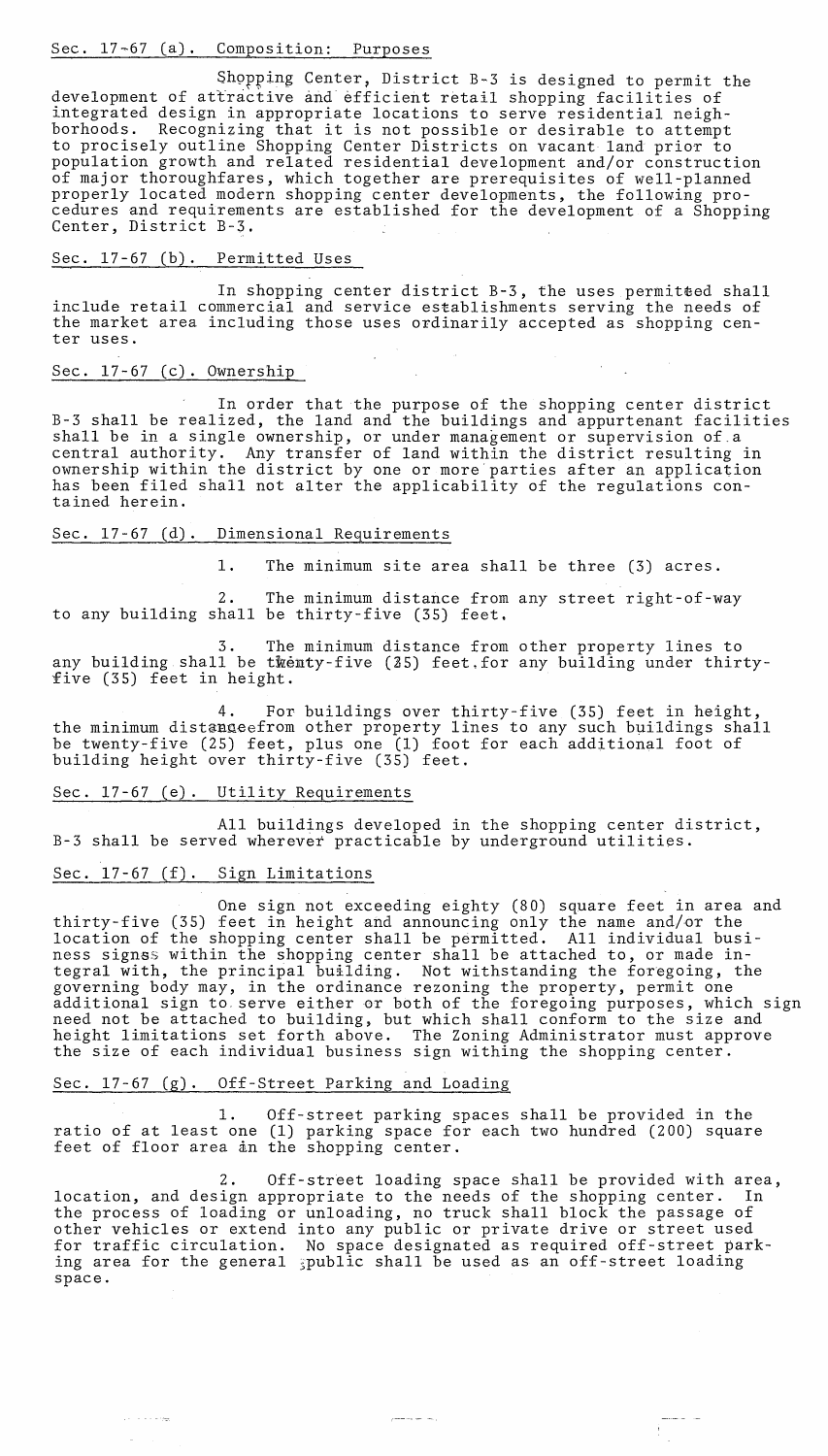## Sec. 17-67 (h). Screening and Landscaping

Landscaping or other devices shall be used to screen surrounding residential districts from open service, storage, and loading operations within the shopping center.

 $\Box$ 

-~--~~----~------ ---- - ---------------,-"------------------------

Any part of the shopping center area not used for buildings or other structures, parking, loading, pedestrain walks, accessways shall be landscaped with grass, trees, or shrubs.

#### Sec. 17-67 (i). Procedure for Establishing a Shopping Center District

1. Before submitting an application for a Shopping' Center District, an applicant at'his option may confer with the Planning Commission to obtain information and guidance before entering into binding commitments or incurring substantial expense in the preparation of plans, surveys, and other data.

Applications for a Shopping Center District shall be submitted as for other amendments under Section 17-8 of the Code of<br>the County. Material submitted with the application or on subseque: Material submitted with the application or on subsequent request by the Planning Commission shall include all plans, maps, studies, and reports which may reasonably be required to make the determinations called for in the particular case, with sufficient copies for necessary referrals and records. More specifically, all of the followihg shall be required.

#### Development Plan

The Development Plan shall be clearly drawn to a scale and shall show the following:

1. The proposed location and size of-structures, indicating tenant types (uses) and total square feet in buildings.

2. The proposed size, location, and use of other portions of the tract, including landscaped, parking, loading, service, maintenance, and other areas or spaces.

3. The proposed provision of water, sanitary sewer, and surface drainage facilities, including engineering feasibility studies or other evidence of reasonableness.

4. The proposed traffic-circulation pattern, including access drives, parking arrangement, pedestrain walks and safety areas, and the relationship to existing and proposed external streets and traffic patterns with evidence of reasonableness.'

5. Potential population and area to be served by the proposed shopping center.

6. Evidence that the applicant has sufficient control over the land to effectuate the proposed Development Plan. 'Evidence of control includes property rights and the engineering feasibility data which may be necessapy and the economic feasibility studies (market analysis has be neededly and the communicated development).

The Planning Commission and/or the Board of Supervisors may establish additional requirements, and in special cases, may waive a particular requirement if, in their opinion, the inclusion of that re-<br>quirement is not essential to a proper decision on the project.

Final plans and· reports approved shall be binding on the applicant and any successors in interest so long as B-3 zoning applies.

The shopping center may be built in stages in accordance with a construction timing schedule approved by the Board of Supervisors. If there is not substantial compliance with the approved schedule, the Board of Supervisors may, after expiration of a period of three (3) years from the date of final approval,·void the approval.

 $\sim 10^7$ 

Upon mermination of an approval, the Planning Commission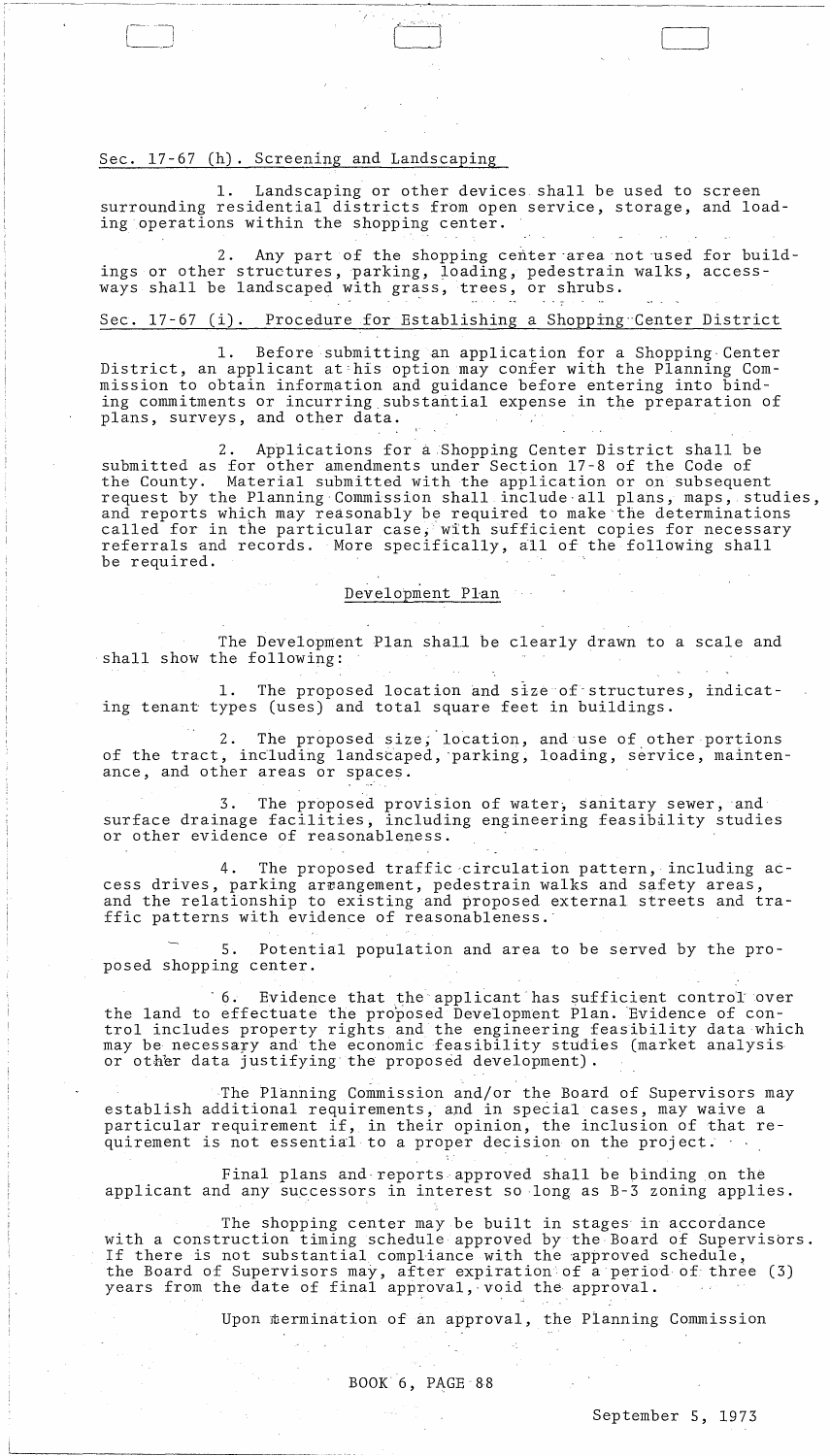shall review the circumstances and recommend to the Board of Supervisors that:

1. B-3 zoning for the entire area be continued with revised time limits, and the remainder rezoned to an appropriate category;

2. B-3 zzoning be continued for part of the area with revised time limits, and the remainder rezoned to an appropriate category;

3. The entire area be rezoned from B-3 to an appropriate category. Such recommendation shall include proposals for appropriate action in respect to any legal instruments involved in the case.

An extension of the time limit or modification of the approved Development Plan may be approved if the Board of Supervisors finds that such extension or modification is not in conflict with the public interest.

If required by the Board of Supervisors, a surety bond shall be filed for, or deposited in escrow with the County, a sum sufficient to insure cpmpletion of special requirements as may be imposed by the Board of Supervisors.

IN RE: OFF STREET PARKING ORDINANCE

This being the time and place as advertised in the Progress-Index on August 23rd and 30th for the Board of Supervisors and the Planning Commission to meet in joint session to consider an ordinace to amend and reordain the definitation of Off Street Parking Area, as contained in Section  $1\bar{y}$ -1 of the Zoning Ordinance.

After a brief discussion, and upon motion duly made and carried the Planning Commission recommended to the Board of Supervisors that this ordinance be adopted.

Upon motion of Mr. Tunstall, seconded by Mr. Winn, Mr. Tunstall, Mr. Crowder, Mr. Rundle, Mr. Hargrave voting "aye",

BE IT ORDAINED BY THE BOARD OF SUPERVISROS OF DINWIDDIE COUNTY, VIRGINIA, that the definition of "off-street parking area" as contained in Section 17-1 of the Dinwiddie County Code, as adopted April 1, 1970, and as heretofore amended, be amended by the deletion of said definition as it presently exists and the substitution of the following definition, and in all other respects Section 17-1 is reordained:

> Off-street parking area. An All-weather surfaced area provided for vehicular parking outside the dedicated street right-of-way having an area of not less than one hundred and eighty (180) square feet, exclusive of driveways, permanently reserved for the temporary storage of one automobile and connected with a street or alley by an all-weather surfaced driveway which affords satisfactory ingress and egress for automobiles.

Mr. Crowder asked the Chairman to be excused from the meeting because he felt ill. Mr. Hargrave declared a 5 minute recess.

IN RE: REZONING APPLICATION P-73-9 MR. W. W. HOWARD

 $\mathcal{L}^{\mathcal{L}}$ 

This being the time and place as advertised in the Progress-Index on August 23rd and 30th for the Board of Supervisors of Dinwiddie County to conduct a public hearing on the rezoning request of Mr. W. W. Howard, Dinwiddie, Virginia to have land parcel 52B as shown on Section 45 of the Zoning Map of Dinwiddie County, containing 9.91 acres located in Rowanty-District on Route 703 rezoned from Residential R-l to Agricultural A-2. No one appeared in favor of this rezoning request, no one appeared in opposition.

يدحمد وتعليل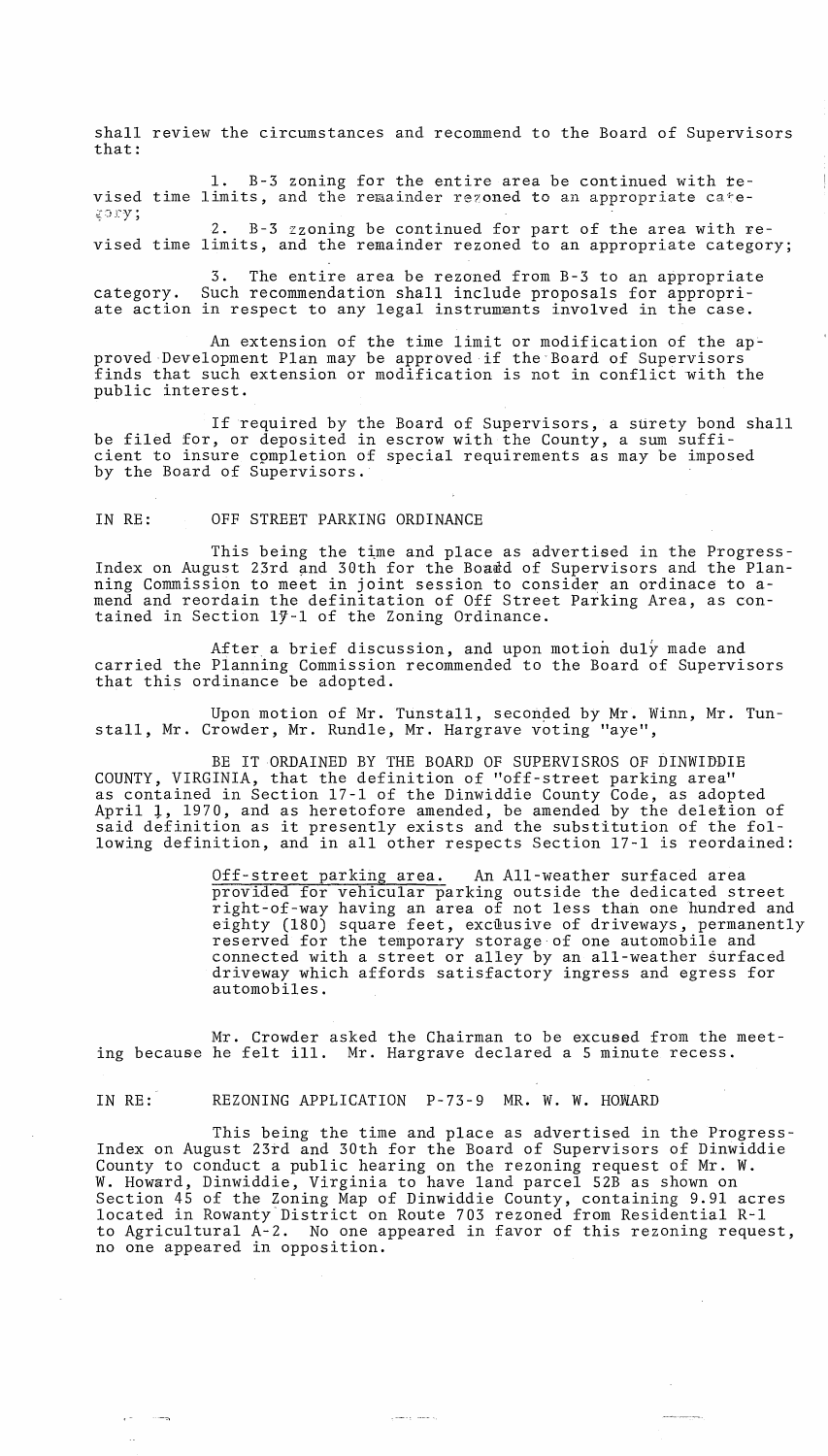Upon motion of Mr. Winn, . seconded by Mr. Tunstall, all members voting "saye", be it ordained by the Board of Supervisors of Dinwiddie County, Virginia, that the said map of said County adopted as part of the' zoning ordinance of Dinwiddie County Code on April 1, 1970, be amended in that the classification of the tract composed of parcel 52B as shown on Section 45 of the zoning map be and the same is hereby changed from Residential R-1 to Agricultural A-2.

 $\begin{pmatrix} 1 & 1 & 1 \ 1 & 1 & 1 \end{pmatrix}$ 

 $\mathcal{L} = \{ \mathbf{v}_1, \mathbf{v}_2, \ldots, \mathbf{v}_{n-1}, \mathbf{v}_n, \ldots, \mathbf{v}_{n-1}, \ldots, \mathbf{v}_{n-1}, \ldots, \mathbf{v}_{n-1}, \ldots, \mathbf{v}_{n-1}, \ldots, \mathbf{v}_{n-1}, \ldots, \mathbf{v}_{n-1}, \ldots, \mathbf{v}_{n-1}, \ldots, \mathbf{v}_{n-1}, \ldots, \mathbf{v}_{n-1}, \ldots, \mathbf{v}_{n-1}, \ldots, \mathbf{v}_{n-1}, \ldots, \mathbf{v}_{n-1}, \ldots, \$ الوادية الحديداني حد IN RE: REZONING APPLICATION P-73-10 :MR.: RUDOLPH L. HOTZ  $\label{eq:2.1} \mathcal{L}_{\mathcal{A}}(\mathbf{x},\mathbf{y})=\mathcal{L}_{\mathcal{A}}(\mathbf{x},\mathbf{y})\quad\text{for all}\quad \mathcal{L}_{\mathcal{A}}(\mathbf{x},\mathbf{y})=\mathcal{L}_{\mathcal{A}}(\mathbf{x},\mathbf{y})\,.$ 

~~-----~~-~~------- -~--~-~~---'-------~

This being the time and place as advertised in the Progress-Index on August 23rd and 30th for the Dinwiddie County Board of Supervisors to hold a public hearing to consider the rezoning application of Mr. Rudolph L. Hotz, 1533 Flank Road, Petersburg, Virginia, to have portion of land parcel 21 and 2lA as shown on Section 23 of the Zoning Map of Dinwiddie County, containing approximately 17 acres located in Rohoic District just off of Route 608 Johnson Road, rezoned from Agricultural A-2 to Residential R-2. .

No one spoke in favor of this rezoning application, no one spoke in opposition.  $\Delta \sim 1$  $\sim$  1  $\times$  .

Upon motion of Mr. Tunstall, seconded by Mr. Winn, all members voting "aye", be it ordained by the Board of Supervisors of Dinwiddie County, Virginia, that the said map of said County adopted' as part of the Zoning Ordinance of Dinwiddie County Code on April, 1970, be amended in that the classification of the tract composed.of a portion of parcels 21 and 21A, as shown on-Section 23 of the Zoning map be and the same is hereby changed from Agricultural A-2 to Residential  $R-2$ .

i Santa Gregoria (m. 1938)<br>1903: Paul Gregoria (m. 1939) IN RE: REZONING APPLICATION P-73-11 CURTIS C. GENTRY

an Kalifornia.<br>1970 - Paul III (1970)

This being the time and place as advertised in the Progress-Index on August 23rd and 30th for the Dinwiddie County Board of Supervisors to hold a public hearing to consider the rezoning request of Mr. Curtis C. Gentry, Route 4, Box 356, Petersburg, Virginia to have land parcel 26 as shown on Section 20 of the Zoning Map of ®inwiddie County containing 7 acres located in Rohoic District on Route 226, rezoned from Residential R-l to Business B-2.

No one spoke in favor of this rezoning and no one spoke in opposition.

Upon motion of Mr. Winn, seconded by Mr. Tunstall, Mr. Winn, Mr. Tunstall, Mr. Rundle, voting "aye", Mr. Hargrave "nay", be it ordained by the Board of Supervisors of Dinwiddie County that the said map of said County adopted as part of the Zoning Ordinance of Dinwiddie County Code on April 1; 1970, be amended in that the classification of the tract composed of parcel 26 and shown on Section 20 of said zoning map, be and the same is hereby changed from Residential R-l to Business B-2.

( IN RE: REZONING APPLICATION P-73-l2 MR; B. C. MEDLOCK

This being the time and place as advertised in the Progress-Index on August 23rd and 30th for Dinwiddie County Board of Supervisors to hold a public hearing to consider'the rezoning request of Mr. B. C. Medlock,  $\overline{P}$ . O. Box 974, McKenney, Virginia, to have a portion of land parcel 33 as shown on Section 91 of the Zoning Map of Dinwiddie County, containing 2.59 acres located in Sapony District on Route 654, rezoned from Agricultural A-2 to Residential R-1.

No one spoke in favor of this rezoning request, no one spoke in opposition.

BOOK 6, PAGE 89

September 5, 1973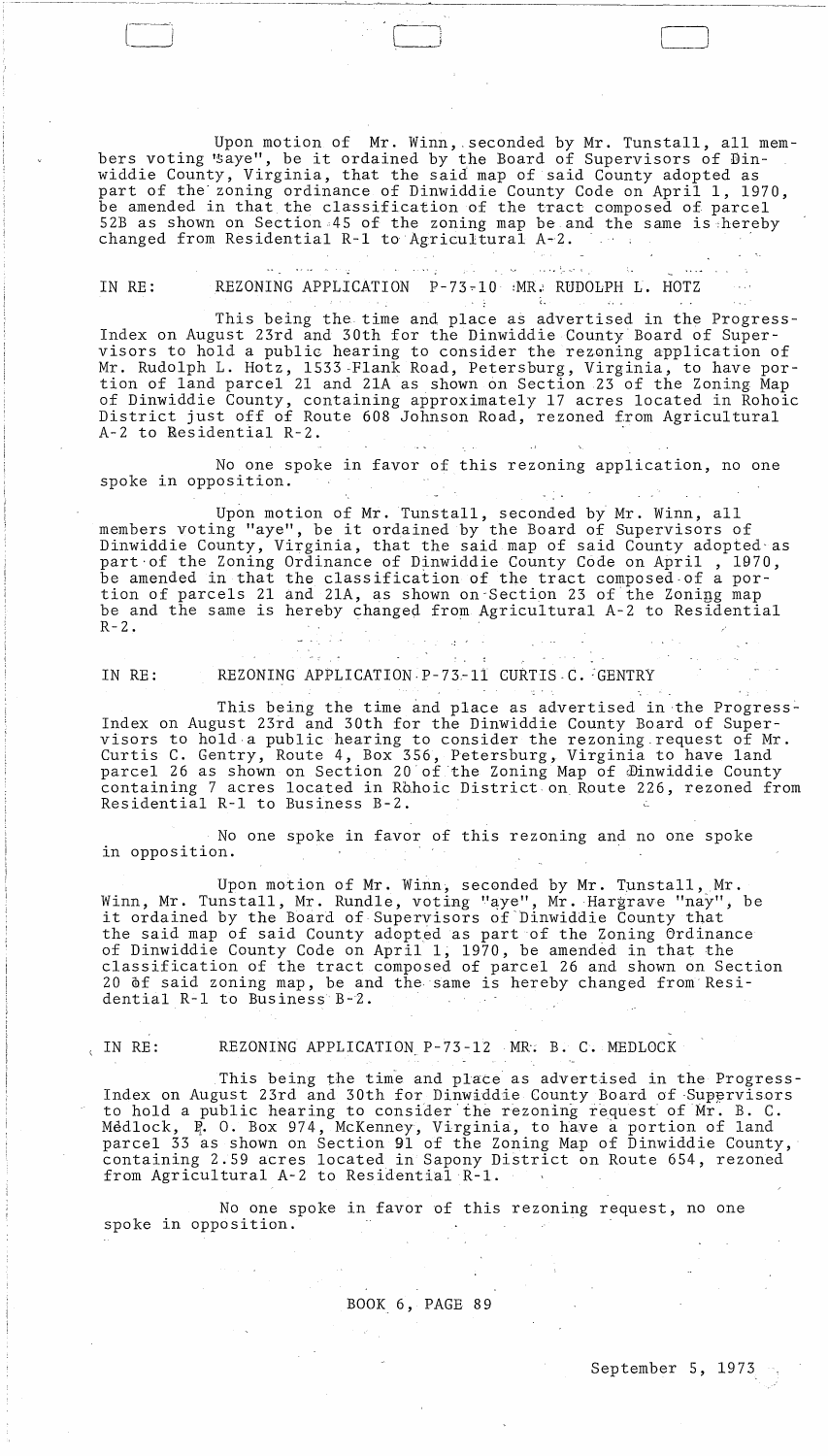Upon motion of Mr. Winn, seconded by Mr. Tunstall, all members voting "aye", be it ordained by the Board of Supervisors of Dinwiddie County, that the said map of said County adopted as part of the Zoning Ordinance of the Dinwiddie County Code, on April 1, 1970, be amended in that the classification of the tract composed of parcel 33 as shown on Section 91 of said Zoning Map bedand the same is hereby changed from Agricultural A-2 to Residential R-1.

#### IN RE: REZONING APPLICATION P-73-l3 BANK OF VIRGINIA CENTRAL

This being the time and place as advertised-in the Progress-Index on August 23rd and 30th for the Dinwiddie County Board of Supervisors to hold a public hearing to consider the rezoning request of the Bank of Virginia Central, Dinwiddie, Virginia to have land parcel (3) llB, 11C, 11D and 12 as shown on Section 57A of the Zoning Map of Dinwiddie County containing 0.71 acres located in Rowanty Distbict on U. S. Route 1 and State Route 1402 rezoned from Residential R-1 to Business B-2.

No one spoke in favor of this rezoning request, no one spoke in opposition.

Upon motion of Mr. Winn, seconded by Mr. Rundle, all members present voting "aye", be it ordained by the Board of Supervisors of Dinwiddie County, Virginia, that the said map of said County adopted has part of the zoning ordinance of Dinwiddie County Code on April 1, 1970, be amended in that the classification of the tract composed of parcels (3) lIB, llC, lID and 12 as shown on Section 57A of said Zoning Map be and the same is hereby changed from Residential R-l to Business B2.

IN RE: ADOPTION OF STATE WIDE-BUILDING CODE, EFFECTIVE SEPTEMBER 1, 1973

This being the time and place as advertised in the Progress-Index on August 23rd and 30th for the Dinwiddie County Board of Supervisors to consider for adoption andordinance to amend and reordain Chapter 6 of the Dinwiddie County Code pertaining to building regulations by providing for the Adoption of the Virginia Uniform State Wide Building Code and providing for a building inspection department and retention of the existing fee schedule to bring the County in conformity with the state regulations.

Upon motion of Mr. Rundle, seconded by Mr. Tunstall, all members voting "aye", be it ordained by the Board of Supervisors of Dinwiddie County, Virginia, that Chapter-6, "BUILDING REGULATIONS," of the Dinwiddie County Code, as adopted April-I, 1970, and-as heretofore or the binwiddle County Code, as adopted April 1, 1970, and a<br>amended, be further amended as follows, and be it reordained:

 $\overline{a}$ 

(a) All Sections of Chapter 6, "Building Regulations" are repealed and deleted.

(b) The following provisions shall be added to and shall constitute Chapter 6, "Building Regulations":

Sec. 6-1. Adoption of Virginia Uniform Statewide Building Code. There is hereby adopted by reference, the Virginia Uniform Statewide Building Code, which is effective September-1, 1973. The provisions of same are adopted and shall control all matters concerning the construction, alteration, addition, repair, removal, demolition, use location, occupancy and maintenance of all buildings, and all other functions which pertain to the installation of systems vital to all buildings and structures and their service equipment as defined by the Virginia Uniform Statewide Building Code, and shall apply to existing and proposed buildings or structures in the County.

 $\sim$ 

 $\pm$  .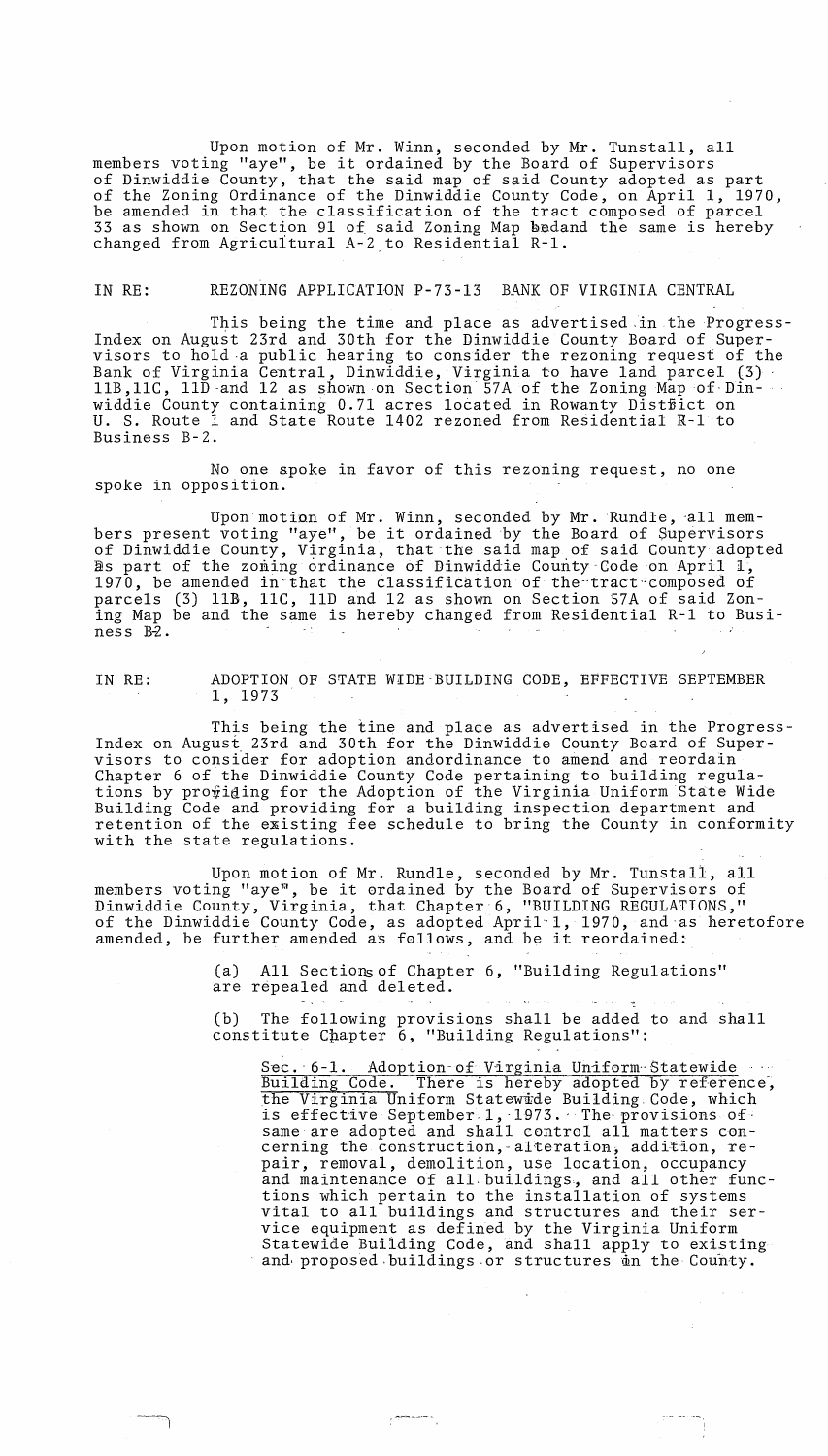# Sec. 6-2. Building ,Inspection Department.

I

There is hereby established a building inspection  $\cdot$ department whose responsibility it is to enforce the provisions of the Virginia uniform Statewide Building Code as stated in Article 1, Section 9 of the Uniform Statewide Building Code. The cost of enforcement may be defrayed through the levying of fees.by the locality as provided in Section 36-105 of the Code:of·Virginia. The department shall have a building official or inspectorrwho shall be appointed by the Board of Supervisors. The building official or inspector shall be responsible for the organization and daily operation of the department, and shall be under the administrative control of the County Administrator.

Sec. 6-3. Fee Schedules. No permit to begin work for new construction or other building operation shall be issued until the fees prescribed hereby have been paid, nor shall an, amendment to a permit .be approved until the additional fee, if any, due to an increase in the estimated cost of the construction or other building operationsshall have been paid. No fee shall be charged for building and plumbing permits for the construction or alteration of farm outbuildings located on a bona fide farm and used in connection,with farming aperations which-cost less than len thousand dollars. No fee shall be charged for electrical permits for the construction or alteration of farm outbuildings located on a bona fide farm and used in connection with farming operations which cost less than two thousand dollars.

(a) For a permit for the construction or alteration of a building or structure, the fee shall be at the rate of one dollar and fifty cents per thousand dollars of the estimated cost up to twenty thousand dollars; plus one dollar per thousand dollars of the estimated cost in excess of twenty. thousand dollars up to one hundred thousand dollars' plus fifty cents per thousand dollars of the estimated cost in excess of one hundred thousand dollars; but not less than two dollars in any case; provided, that no fee shall be required when the estimated cost does not exceed oneehundred dollars.

(b) For a permit for the removal of a building or structure from one lot to another, the fee shall be at the rate of one dollar per thousand'dollars of the estimated value of the building or structure in its completed condition after removal.

عوامر عرابيا عوامر عراقا فراققا

(c) For a permit for the removal of a'building'or structure to a new location within the same lot, the fee shall be at the rate of one dollar per thousand dollars of the estimated cost of moving, of new foundations· and of work necessary to put the building or structure in usable condition in its new location.

(d) For a permit for the demolition of a building or structure the fee shall be at the rate of three dollars for each ten feet in the'height of such building or structure plus one per cent additional for each foot of frontage of ,the building or structure in excess of fifty feet.

BOOK  $6,$  PAGE 90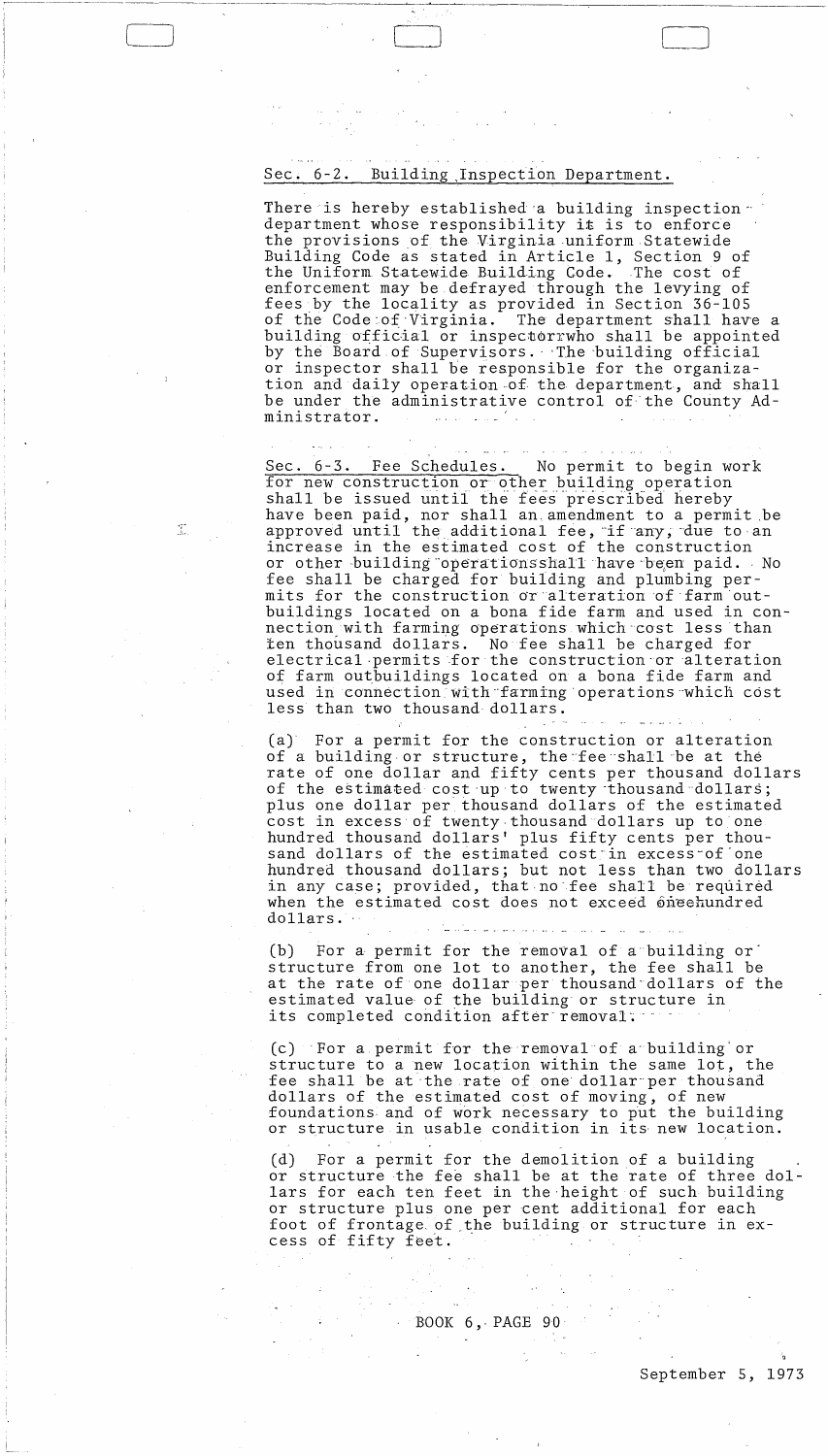(e) For a permit to install, alter or modify a heating system, an air conditioning system or a combination heating and air 'conditioning system, in any building or structure, the fee shall be one dollar and fifty cents per room; provided, that the minimum fee shall be five dollars for buildings of five thousand square feet of floor space or less, and fifteen dollars for buildings of more than five thousand square feet of floor space, provided, further, that no charge shall be made for bathrooms, closets or rinheated or unairconditioned Tooms er floor space ..

 $\sim 10^{-1}$ 

 $\sim$  $\mathcal{A}=\frac{1}{2} \mathcal{A}^{\dagger} \mathcal{A}^{\dagger} \mathcal{A}^{\dagger}$  , where

 $\mathcal{O}(\mathcal{O}(\log n))$  . The set of  $\mathcal{O}(\log n)$ 

 $\omega = \omega \omega \neq \omega \rightarrow \omega \omega_{\alpha}$ 

(f) Electriaal fees:

---)

| 1. For light outlets:                                                                                                                                                                                                                                                                                                                                                                                                         |  |
|-------------------------------------------------------------------------------------------------------------------------------------------------------------------------------------------------------------------------------------------------------------------------------------------------------------------------------------------------------------------------------------------------------------------------------|--|
| From 1 to 10 outlets, inclusive--------------\$1.00.                                                                                                                                                                                                                                                                                                                                                                          |  |
| 11 to 15 outlets, inclusive-------------------\$1.50.                                                                                                                                                                                                                                                                                                                                                                         |  |
|                                                                                                                                                                                                                                                                                                                                                                                                                               |  |
| 16 fo 25 outlets, inclusive-------------------\$2.00.                                                                                                                                                                                                                                                                                                                                                                         |  |
| 26 to 50 outlets, inclusive-------------------\$3.00.                                                                                                                                                                                                                                                                                                                                                                         |  |
| 51 to 250 outlets, inclusive-------------------\$5.00.<br>251 and all over-----------------------------10.00<br>2. For fixture outlets:<br>$\mathcal{L}^{\mathcal{L}}$ and $\mathcal{L}^{\mathcal{L}}$ are the set of the set of the set of $\mathcal{L}^{\mathcal{L}}$                                                                                                                                                       |  |
| From $1$ to 5 sockets, inclusive-------------- .50.                                                                                                                                                                                                                                                                                                                                                                           |  |
| 6 to 10 sockets, inclusive------------------- .75.                                                                                                                                                                                                                                                                                                                                                                            |  |
| 11 to 25 sockets, inclusive-------------------- \$1.00.                                                                                                                                                                                                                                                                                                                                                                       |  |
| 26 to 50 sockets, inclusive--------------------\$1.50.                                                                                                                                                                                                                                                                                                                                                                        |  |
| 51 to 100 sockets, inclusive-----------------\$2.00.<br>$\label{eq:2} \frac{1}{2} \int_{\mathbb{R}^2} \frac{1}{\sqrt{2}} \left( \frac{1}{2} \sum_{i=1}^2 \frac{1}{2} \sum_{j=1}^2 \frac{1}{2} \sum_{j=1}^2 \frac{1}{2} \sum_{j=1}^2 \frac{1}{2} \sum_{j=1}^2 \frac{1}{2} \sum_{j=1}^2 \frac{1}{2} \sum_{j=1}^2 \frac{1}{2} \sum_{j=1}^2 \frac{1}{2} \sum_{j=1}^2 \frac{1}{2} \sum_{j=1}^2 \frac{1}{2} \sum_{j=1}^2 \frac{1}{$ |  |
| 101 to 200 sockets, inclusive----------------\$3.00.                                                                                                                                                                                                                                                                                                                                                                          |  |
| Electric ranges---------------------------\$2.00.<br>$3$ .                                                                                                                                                                                                                                                                                                                                                                    |  |
| Electric heat (per room) -------------------\$1.50.<br>4.                                                                                                                                                                                                                                                                                                                                                                     |  |
| Water heaters-----------------------------\$1.00.<br>5.                                                                                                                                                                                                                                                                                                                                                                       |  |
| Connecting neon signs----------------------\$1.00.<br>6.                                                                                                                                                                                                                                                                                                                                                                      |  |
| Oil furnaces -------------------------------\$1.00.<br>7.                                                                                                                                                                                                                                                                                                                                                                     |  |
| 8. Connecting air conditionings--------------\$1.00                                                                                                                                                                                                                                                                                                                                                                           |  |
| $\frac{9}{2}$ . Water pumps -----------------------------\$1.00.                                                                                                                                                                                                                                                                                                                                                              |  |
| Electric dryers---------------------------\$2.00.<br>10.                                                                                                                                                                                                                                                                                                                                                                      |  |
| Meter base--------------------------------\$3.00.<br>11.                                                                                                                                                                                                                                                                                                                                                                      |  |
| Exhaust fans------------------------------\$1.00.<br>12.                                                                                                                                                                                                                                                                                                                                                                      |  |
| 13. Apparatus not mentioned above. Charges for<br>electrical apparatus not mentioned above shall<br>be according to number of amperes in rated out-<br>put, as follows:                                                                                                                                                                                                                                                       |  |
|                                                                                                                                                                                                                                                                                                                                                                                                                               |  |
| Temporary service-----------------------------\$1.00.                                                                                                                                                                                                                                                                                                                                                                         |  |
| Upo to and including 5 amperes--------------- .75.                                                                                                                                                                                                                                                                                                                                                                            |  |
| Over 5 amperes and not exceeding<br>----------------------\$1.50.<br>$10--$                                                                                                                                                                                                                                                                                                                                                   |  |
| Over 10 amperes and not exceeding                                                                                                                                                                                                                                                                                                                                                                                             |  |
| - -----------------------\$2.25.<br>15--------------                                                                                                                                                                                                                                                                                                                                                                          |  |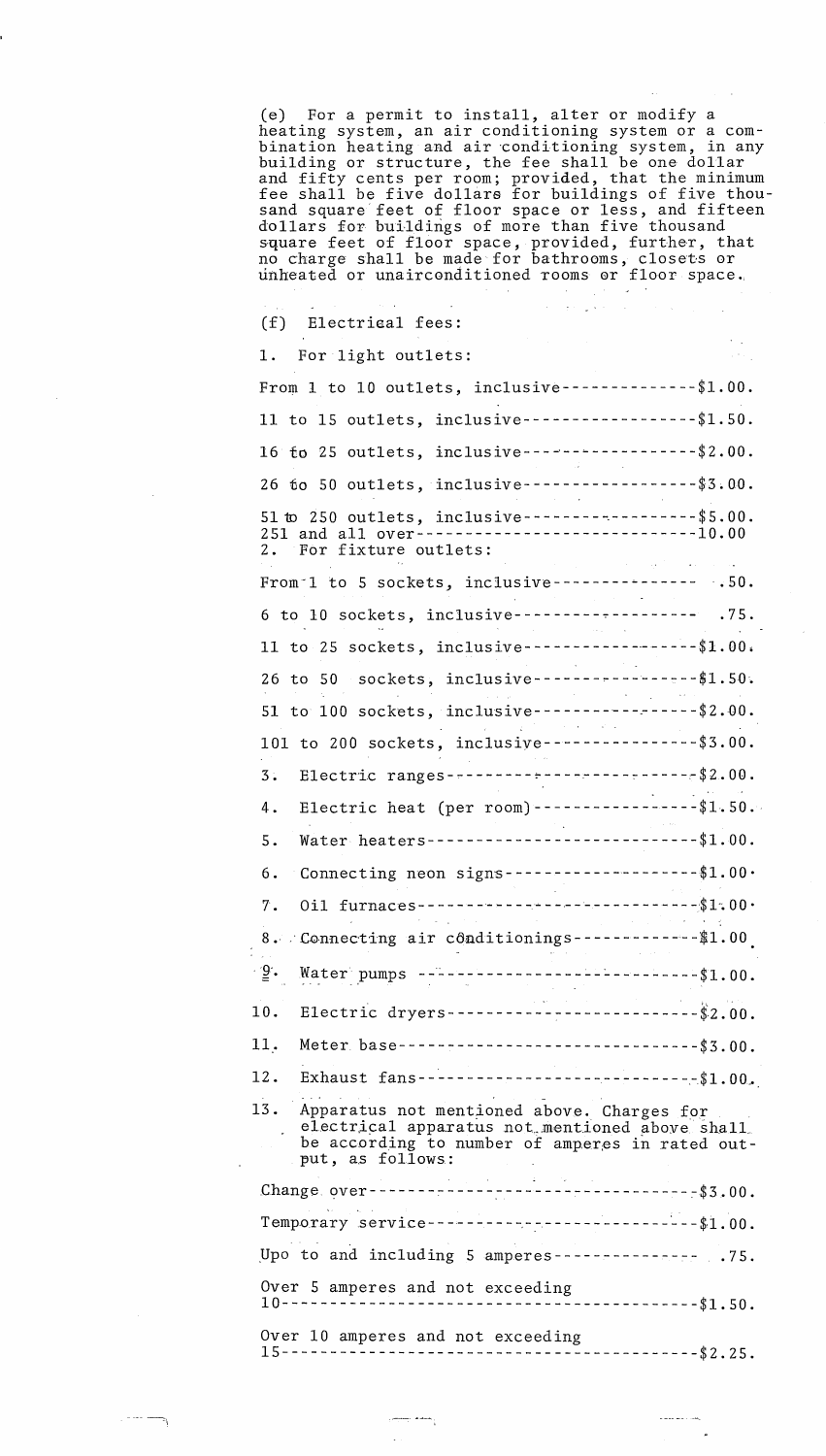Over 15 amperes and not exc~eding 50---------------------------------------------\$3.75.

Allover 50 amperes---------------------------- 5.00.

14. The minimum fee for an electrical permit<br>shall be--------------------------------- 3.00. shall be--------------------------

(g) Plumbing fees:

For each permit requiring inspection, a minimum fee of two dollars, plus, for each fixture, drain or connection requirang a trap, an additional fee of one dollar and fifty cents.

(h) Definition of "estimated cost."

The term "estimated cost" as used in this chapter means the reasonable value of all services, labor, materials and use of scaffolding and other appliances or devices entering into and necessary to the prosecution and completion of the work ready for occupancy; provided, that the cost of grading, painting, decorating or other work that is merely for embellishment or not necessary for the safe and lawful use of ,the building or structure, is not deemed a part of such estimated cost.

j

IN RE:

#### DESIGNATION OF 1973-74 REVENUE SHARING FUNDS

Upon motion of Mr. Rundle, seconded by Mr. Winn, Mr. Winn, Mr. Rundle, Mr. Tunstall, Mr. Hargrave voting "aye", the \$383,711.00 to be received by the County of Dinwiddie from the office of Revenue Sharing for the fiscal ,year 1973 -74, was des ignated to be used for multi-purpose and general government.

IN RE: COMMITTEE TO RECOMMEND ARCHITCET FOR COURTHOUSE AND/ OR NEW OFFICE BUILDING

Mr. Hargrave appointed himself as chairman, Frank Jones the treasurer and the county administrator to a committee to screen architects and to recommend to the Board of Supervisors the retention of a particular firm to assist the County in the designing of its new office building and/or restoration of the courthouse.

IN RE: DR. R. R. BUTTERWORTH APPOINTED TO PLANNING COMMISSION

Upon motion of Mr. Tunstall, seconded by Mr. Rundle, Mr. Tunstall, Mr. Rundle, Mr. Hargrave, Mr. Winn voting "aye", Dr. R. R. Butterworth was appointed to the Planning Commission of Dinwiddie County effective September 6, 1973, to fill the unexpired term of Mr. bounty effective september 0, 1975 to fift the unexprice term of Mi.<br>P. A. Glass, Jr., who resigned. Dr. Butterworth's term of office will expire December 31, 1974.

#### . IN RE: PUBLIC HEARINGS TO RESTRICT TRAFFIC ON ROUTE 603

Mr. Rundle read the following portion of a letter he had received from the Commonwealth's Attorney. "Under Virginia Code Section 46.1-171.2, the State Highway Commission in response to a formal bection 40.1 1/1.2, the State highway commission in response to a 10.<br>request by the Board of Supervisors may prohitit or restrict the use. by through traffic of any part of a secondary highway, if a reasonable by enrough cruitic or any part of a secondary highway, if a reasonable alternate route is provided, by any truck, truck and trailer or simiafternate route is provided, by any truck, truck and traffer of similar trailer combination expept a pickup or panel truck. The formal request by the Board of Supervirs can only be made after the Board has held a public hearing after due notice."

"Therefore, if the Board wishes to consider making " such a request in reference to a particular secondary road, it should adopt a resolution authorizing the advertisement of and the holding of adopt a resolution authorizing the advertisement of and the holding of<br>a public hearing relative to the request as it relates to the specific road." The same was also to the required the

BOOK 6, PAGE 91